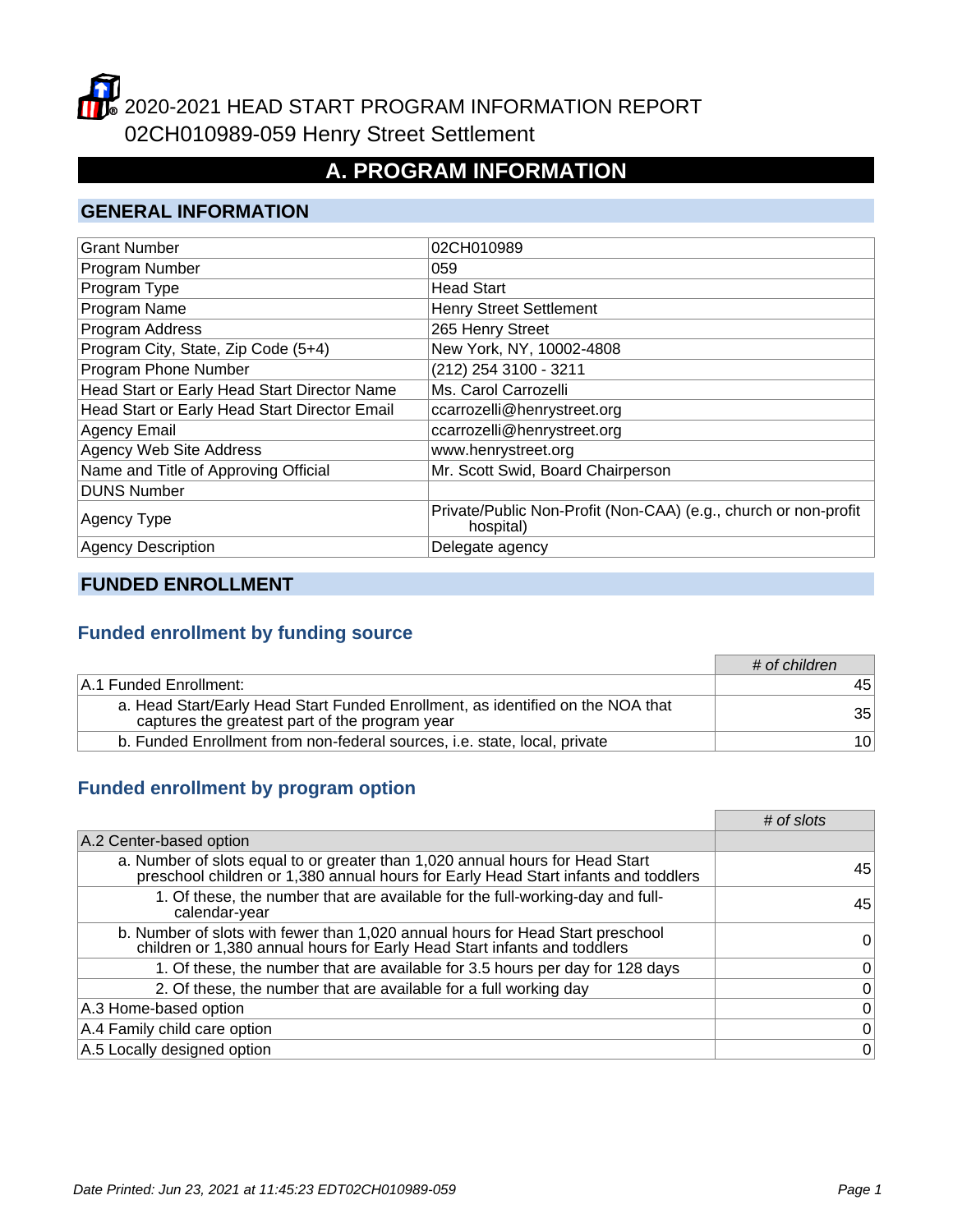### **Funded slots at child care partner**

|                                                                                                                                        | $#$ of slots   |
|----------------------------------------------------------------------------------------------------------------------------------------|----------------|
| A.7 Total number of slots in the center-based or locally designed option                                                               | 451            |
| a. Of these, the total number of slots at a child care partner                                                                         | 0              |
| A.8 Total funded enrollment at child care partners (includes center-based, locally designed,<br>and family child care program options) | 0 <sup>1</sup> |

### **CLASSES IN CENTER-BASED**

|                                                   | # of classes |
|---------------------------------------------------|--------------|
| A.9 Total number of center-based classes operated |              |
| a. Of these, the number of double session classes |              |

### **CUMULATIVE ENROLLMENT**

### **Children by age**

|                                            | # of children at<br>enrollment |
|--------------------------------------------|--------------------------------|
| A.10 Children by age:                      |                                |
| a. Under 1 year                            | 0                              |
| b. 1 year old                              | 0                              |
| c. 2 years old                             | 0                              |
| d. 3 years old                             | 29                             |
| e. 4 years old                             | 18                             |
| f. 5 years and older                       | $\mathbf 0$                    |
| g. Total cumulative enrollment of children | 47                             |

### **Total cumulative enrollment**

|                                                                                                      | $-1$ $-1$<br>'iaren |
|------------------------------------------------------------------------------------------------------|---------------------|
| A 12<br>≅enrollment ∖<br>Total cumulative<br>$\sim$ $\sim$ $\sim$ $\sim$ $\sim$ $\sim$ $\sim$ $\sim$ |                     |

### **Primary type of eligibility**

|                                                                                 | # of children   |
|---------------------------------------------------------------------------------|-----------------|
| A.13 Report each enrollee only once by primary type of eligibility:             |                 |
| a. Income at or below 100% of federal poverty line                              | 36 <sup>2</sup> |
| b. Public assistance such as TANF and SSI                                       | $\Omega$        |
| c. Foster care                                                                  | $\Omega$        |
| d. Homeless                                                                     | $\overline{2}$  |
| e. Eligibility based on other type of need, but not counted in A.13.a through d | $4^{\circ}$     |

|                                                                                                      | # of children |
|------------------------------------------------------------------------------------------------------|---------------|
| f. Incomes between 100% and 130% of the federal poverty line, but not counted in<br>A.13.a through e |               |

A.14 If the program serves enrollees under A.13.f, specify how the program has demonstrated that all incomeeligible children in their area are being served.

We have working families that were slightly over the income guidelines but need child care in order to work. We also had families that were essential workers during the pandemic. (Nurses, hospital worker).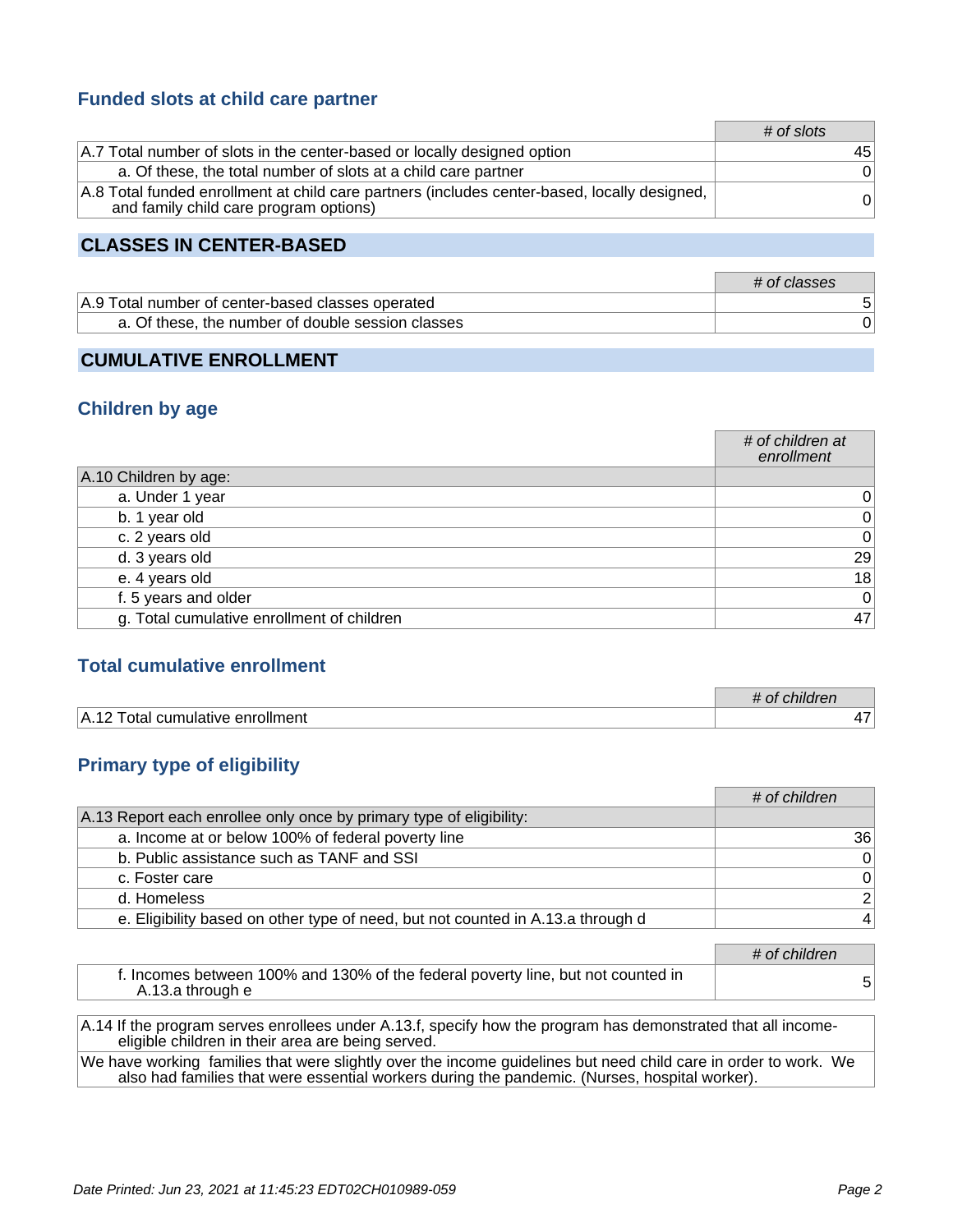## **Prior enrollment**

|                                                      | # of children |
|------------------------------------------------------|---------------|
| A.15 Enrolled in Head Start or Early Head Start for: |               |
| a. The second year                                   |               |
| b. Three or more years                               |               |
|                                                      |               |

## **Transition and turnover**

|                                                                                                                                                    | # of children |
|----------------------------------------------------------------------------------------------------------------------------------------------------|---------------|
| A.16 Total number of preschool children who left the program any time after classes or<br>home visits began and did not re-enroll                  | $4^{\circ}$   |
| a. Of the preschool children who left the program during the program year, the<br>number of preschool children who were enrolled less than 45 days | 0             |

|                                                                                                                                                                                                | # of preschool<br>children |
|------------------------------------------------------------------------------------------------------------------------------------------------------------------------------------------------|----------------------------|
| A.17 Of the number of preschool children enrolled in Head Start at the end of the current<br>enrollment year, the number projected to be entering kindergarten in the following<br>school year | 18                         |

## **Child care subsidy**

|                                                                                                                                        | # of children |
|----------------------------------------------------------------------------------------------------------------------------------------|---------------|
| A.24 The number of enrolled children for whom the program and/or its partners received a<br>child care subsidy during the program year |               |

## **Ethnicity and race**

|                                              | # of children                |                                      |
|----------------------------------------------|------------------------------|--------------------------------------|
|                                              | Hispanic or<br>Latino origin | Non-Hispanic or<br>Non-Latino origin |
| A.25 Race and ethnicity                      |                              |                                      |
| a. American Indian or Alaska Native          |                              | 0                                    |
| b. Asian                                     |                              | 22                                   |
| c. Black or African American                 | 4                            | 14                                   |
| d. Native Hawaiian or other Pacific Islander |                              | 0                                    |
| e. White                                     | 6                            | 0                                    |
| f. Bi-racial/Multi-racial                    |                              | 0                                    |
| g. Other                                     |                              | 0                                    |
| h. Unspecified                               |                              | $\mathbf 0$                          |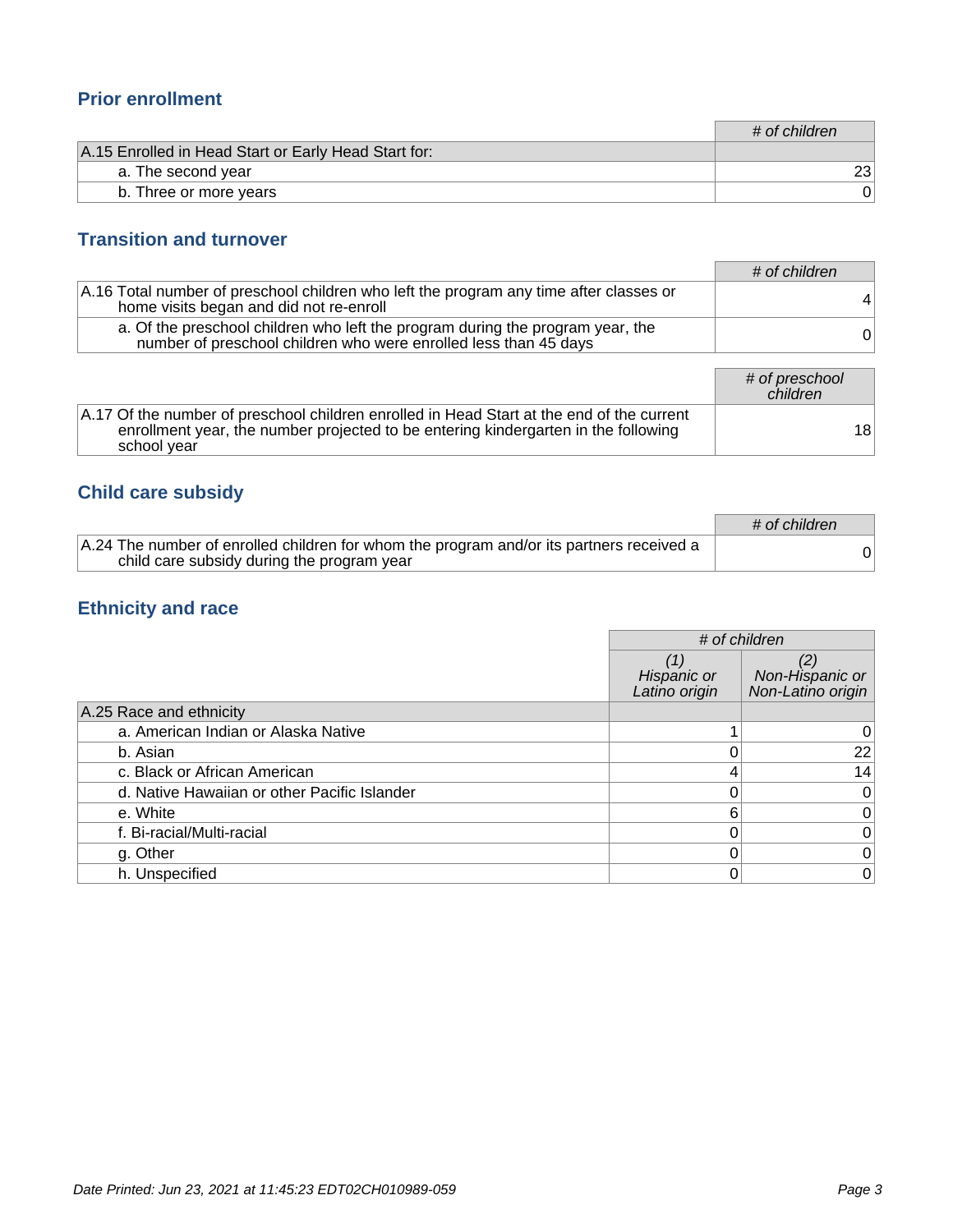### **Primary language of family at home**

|                                                                                                           | # of children |
|-----------------------------------------------------------------------------------------------------------|---------------|
| A.26 Primary language of family at home:                                                                  |               |
| a. English                                                                                                | 29            |
| 1. Of these, the number of children acquiring/learning another language in<br>addition to English         |               |
| b. Spanish                                                                                                |               |
| c. Native Central American, South American & Mexican Languages (e.g., Mixteco,<br>Quichean.)              | 0             |
| d. Caribbean Languages (e.g., Haitian-Creole, Patois)                                                     | 0             |
| e. Middle Eastern & South Asian Languages (e.g., Arabic, Hebrew, Hindi, Urdu,<br>Bengali)                 | $\Omega$      |
| f. East Asian Languages (e.g., Chinese, Vietnamese, Tagalog)                                              | 16            |
| g. Native North American/Alaska Native Languages                                                          | 0             |
| h. Pacific Island Languages (e.g., Palauan, Fijian)                                                       | 0             |
| i. European & Slavic Languages (e.g., German, French, Italian, Croatian, Yiddish,<br>Portuguese, Russian) |               |
| j. African Languages (e.g., Swahili, Wolof)                                                               | 0             |
| k. American Sign Language                                                                                 | 0             |
| I. Other (e.g., American Sign Language)                                                                   | $\Omega$      |
| m. Unspecified (language is not known or parents declined identifying the home<br>language)               | 0             |

### **Dual language learners**

|                                             | hıldren |
|---------------------------------------------|---------|
| A.27 Total number of Dual Language Learners | 8       |

### **Transportation**

|                                                                                 | # of children |
|---------------------------------------------------------------------------------|---------------|
| A.28 Number of children for whom transportation is provided to and from classes |               |

### **RECORD KEEPING**

### **Management Information Systems**

A.29 List the management information system(s) your program uses to support tracking, maintaining, and using data on enrollees, program services, families, and program staff.

Name/title

#### Microsoft Office (e.g. Excel, Access)

Other (Please Specify)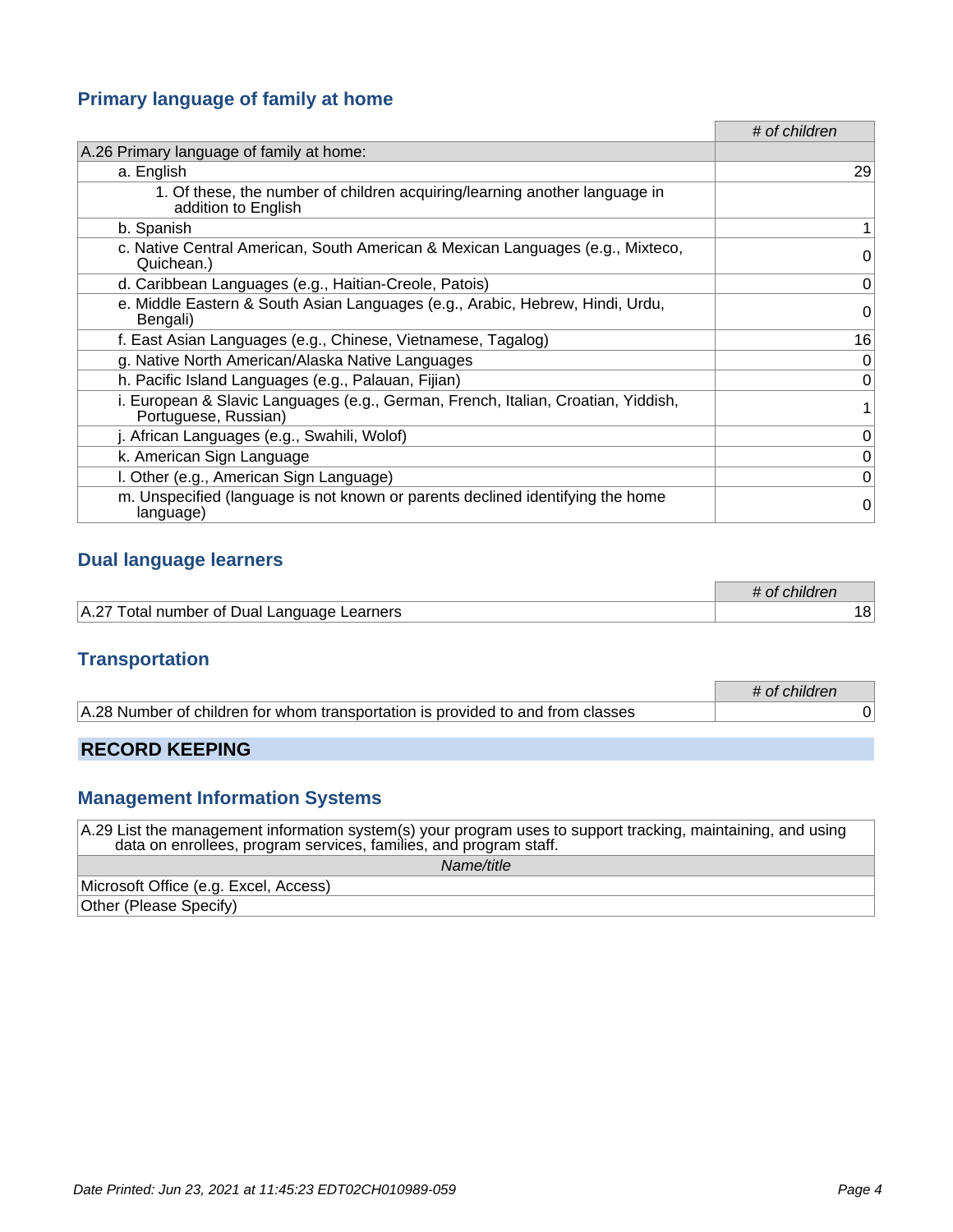## **B. PROGRAM STAFF & QUALIFICATIONS**

## **TOTAL STAFF**

### **Staff by type**

| B.1 Total number of staff members, regardless of the funding source for<br>20<br>their salary or number of hours worked<br>a. Of these, the number who are current or former Head Start or Early |                           | # of Head Start<br>staff | # of contracted<br>staff |
|--------------------------------------------------------------------------------------------------------------------------------------------------------------------------------------------------|---------------------------|--------------------------|--------------------------|
|                                                                                                                                                                                                  |                           |                          |                          |
|                                                                                                                                                                                                  | <b>Head Start parents</b> |                          |                          |

### **TOTAL VOLUNTEERS**

### **Volunteers by type**

|                                                                                                  | # of volunteers |
|--------------------------------------------------------------------------------------------------|-----------------|
| B.2 Number of persons providing any volunteer services to the program during the program<br>vear | 331             |
| a. Of these, the number who are current or former Head Start or Early Head Start<br>parents      |                 |

## **EDUCATION AND CHILD DEVELOPMENT STAFF**

## **Preschool classroom and assistant teachers (HS and Migrant programs)**

|                                                                                    | # of classroom<br>teachers | # of assistant<br>teachers |
|------------------------------------------------------------------------------------|----------------------------|----------------------------|
| B.3 Total number of preschool education and child development staff by<br>position | 5                          |                            |

|                                                                                                                                                                                | # of classroom<br>teachers | # of assistant<br>teachers |
|--------------------------------------------------------------------------------------------------------------------------------------------------------------------------------|----------------------------|----------------------------|
| Of the number of preschool education and child development staff by<br>position, the number with the following:                                                                |                            |                            |
| a. An advanced degree in:                                                                                                                                                      |                            |                            |
| 1. Early childhood education<br>2. Any field and coursework equivalent to a major relating to early<br>childhood education, with experience teaching preschool-age<br>children |                            | $0^{\circ}$                |

|                                                                                                                                                                                                                                                                                                     | # of classroom<br>teachers | (∠)<br>t≠ of assistant<br>teachers |
|-----------------------------------------------------------------------------------------------------------------------------------------------------------------------------------------------------------------------------------------------------------------------------------------------------|----------------------------|------------------------------------|
| Of the number of preschool education and child development staff by<br>position, the number with the following:                                                                                                                                                                                     |                            |                                    |
| b. A baccalaureate degree in one of the following:                                                                                                                                                                                                                                                  |                            |                                    |
| 1. Early childhood education<br>2. Any field and coursework equivalent to a major relating to early<br>childhood education with experience teaching preschool-age<br>children or<br>3. Any field and is part of the Teach for America program and<br>passed a rigorous early childhood content exam |                            |                                    |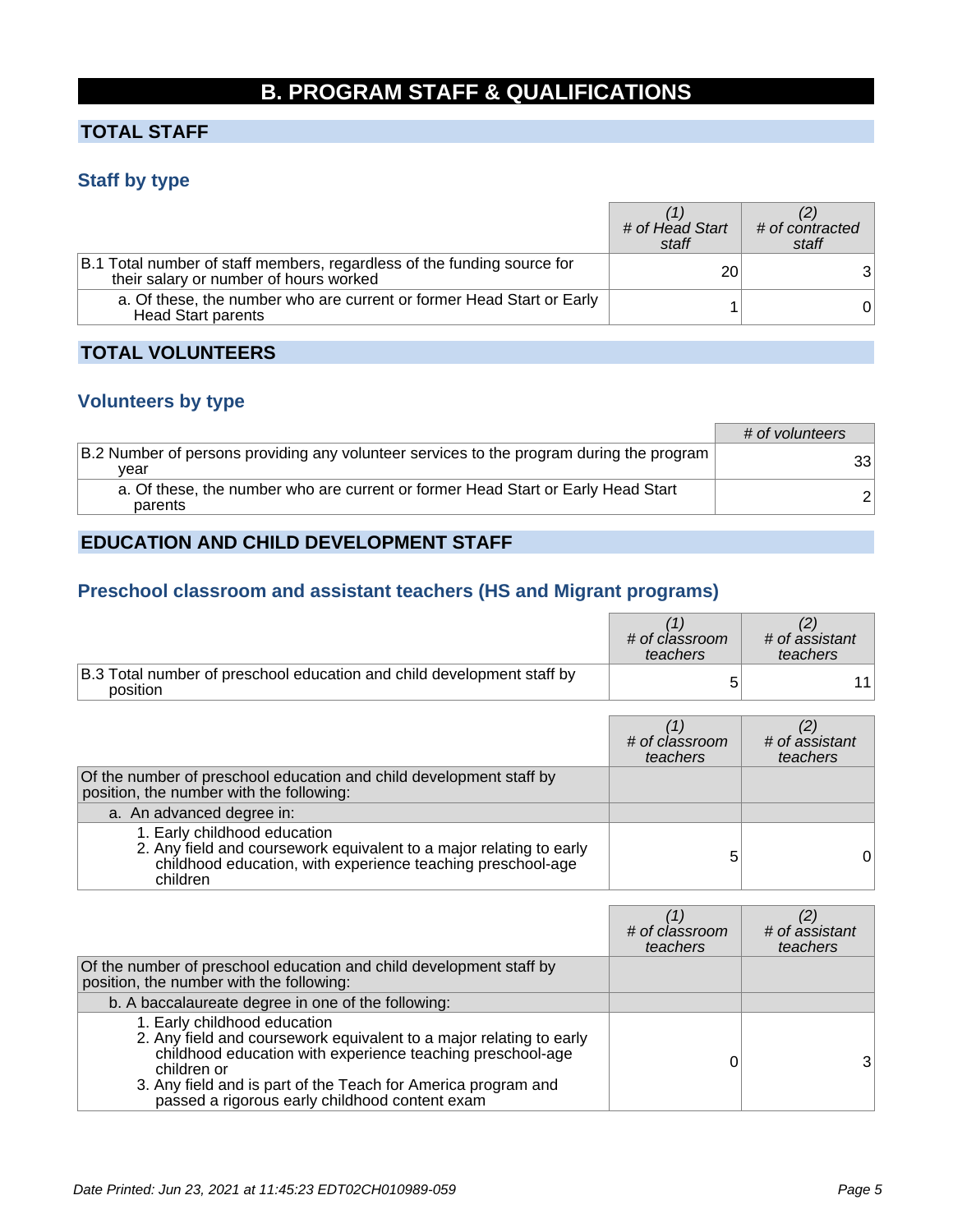|                                                                                                                                                                                                                  | # of classroom<br>teachers | # of assistant<br>teachers |
|------------------------------------------------------------------------------------------------------------------------------------------------------------------------------------------------------------------|----------------------------|----------------------------|
| Of the number of preschool education and child development staff by<br>position, the number with the following:                                                                                                  |                            |                            |
| c. An associate degree in:                                                                                                                                                                                       |                            |                            |
| 1. Early childhood education<br>2. A field related to early childhood education and coursework<br>equivalent to a major relating to early childhood education with<br>experience teaching preschool-age children |                            | 01                         |

|                                                                                                                                                                                                     | # of classroom<br>teachers | # of assistant<br>teachers |
|-----------------------------------------------------------------------------------------------------------------------------------------------------------------------------------------------------|----------------------------|----------------------------|
| Of the number of preschool education and child development staff by<br>position, the number with the following:                                                                                     |                            |                            |
| d. A Child Development Associate (CDA) credential or state-awarded<br>certification, credential, or licensure that meets or exceeds CDA<br>requirements                                             |                            | 0                          |
| 1. Of these, a CDA credential or state-awarded certification,<br>credential, or licensure that meets or exceeds CDA requirements<br>and that is appropriate to the option in which they are working |                            | 0                          |

|                                                                                                                 | # of classroom<br>teachers | # of assistant<br>teachers |
|-----------------------------------------------------------------------------------------------------------------|----------------------------|----------------------------|
| Of the number of preschool education and child development staff by<br>position, the number with the following: |                            |                            |
| e. None of the qualifications listed in B.3.a through B.3.d                                                     |                            | 8                          |

### **Preschool classroom teachers program enrollment**

|                                                                                                                                                     | # of classroom<br>teachers |
|-----------------------------------------------------------------------------------------------------------------------------------------------------|----------------------------|
| B.4 Total number of preschool classroom teachers that do not meet qualifications listed in<br><b>B.3.a or B.3.b</b>                                 | $\Omega$                   |
| a. Of these preschool classroom teachers, the number enrolled in a degree program<br>that would meet the qualifications described in B.3.a or B.3.b | $\Omega$                   |

### **Preschool classroom assistant teachers program enrollment**

|                                                                                                                                                                                                           | # of assistant<br>teachers |
|-----------------------------------------------------------------------------------------------------------------------------------------------------------------------------------------------------------|----------------------------|
| B.5 Total number of preschool assistant teachers that do not have any qualifications listed<br>in B.3.a through B.3.d                                                                                     | 8                          |
| a. Of these preschool assistant teachers, the number enrolled in a degree,<br>certification, credential, or licensure program that would meet one of the<br>qualifications listed in B.3.a through B.3.d. | $\Omega$                   |

## **Home visitors and family child care provider staff qualifications**

|                                                                                                                                                                                                      | # of home visitors |
|------------------------------------------------------------------------------------------------------------------------------------------------------------------------------------------------------|--------------------|
| B.8 Total number of home visitors                                                                                                                                                                    |                    |
| a. Of these, the number of home visitors that have a home-based CDA credential or<br>comparable credential, or equivalent coursework as part of an associate's,<br>baccalaureate, or advanced degree | $\Omega$           |
| b. Of these, the number of home visitors that do not meet one of the qualifications<br>described in B.8.a.                                                                                           | $\Omega$           |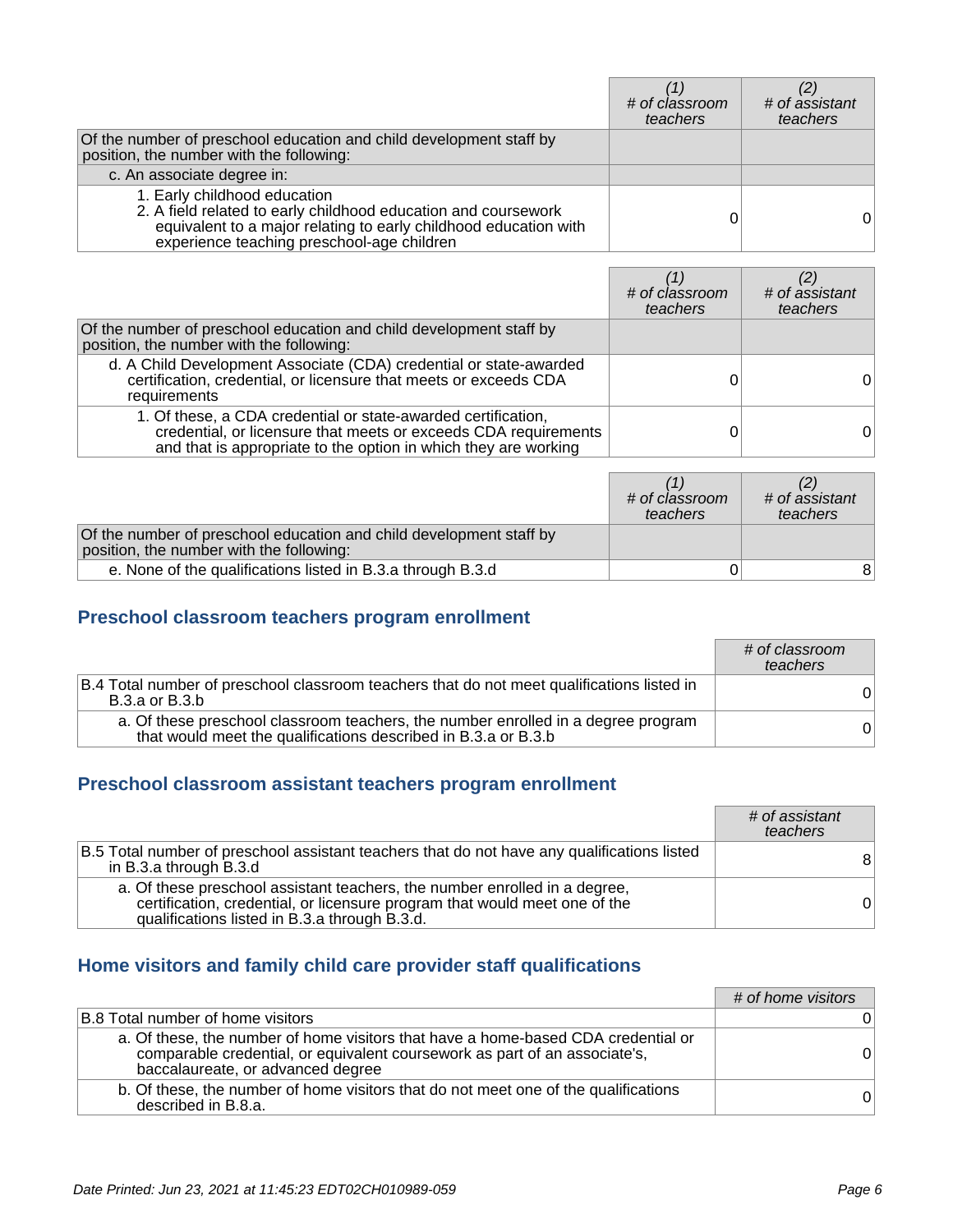|  | # of home visitors |
|--|--------------------|
|  |                    |

| 1. Of the home visitors in B.8.b, the number enrolled in a degree or credential |  |
|---------------------------------------------------------------------------------|--|
| program that would meet a qualification described in B.8.a.                     |  |

|                                                                                                                                                                                                                                     | # of family child care<br>providers |
|-------------------------------------------------------------------------------------------------------------------------------------------------------------------------------------------------------------------------------------|-------------------------------------|
| B.9 Total number of family child care providers                                                                                                                                                                                     | 0                                   |
| a. Of these, the number of family child care providers that have a Family Child Care<br>CDA credential or state equivalent, or an associate, baccalaureate, or advanced<br>degree in child development or early childhood education | 0                                   |
| b. Of these, the number of family child care providers that do not meet one of the<br>qualifications described in B.9.a.                                                                                                            | 0                                   |
| 1. Of the family child care providers in B.9.b, the number enrolled in a degree or<br>credential program that would meet a qualification described in B.9.a.                                                                        | 0                                   |

|                                                                                                                                                                     | $#$ of child<br>development<br>specialists |
|---------------------------------------------------------------------------------------------------------------------------------------------------------------------|--------------------------------------------|
| B.10 Total number of child development specialists that support family child care providers                                                                         | $\Omega$                                   |
| a. Of these, the number of child development specialists that have a baccalaureate<br>degree in child development, early childhood education, or a related field    | $\Omega$                                   |
| b. Of these, the number of child development specialists that do not meet one of the<br>qualifications described in B.10.a.                                         | $\Omega$                                   |
| 1. Of the child development specialists in B.10.b, the number enrolled in a<br>degree or credential program that would meet a qualification described in<br>B.10.a. | $\Omega$                                   |

## **Ethnicity and race**

|                                              | # of non-supervisory education and<br>child development staff |                                      |
|----------------------------------------------|---------------------------------------------------------------|--------------------------------------|
|                                              | Hispanic or<br>Latino origin                                  | Non-Hispanic or<br>Non-Latino origin |
| <b>B.13 Race and Ethnicity</b>               |                                                               |                                      |
| a. American Indian or Alaska Native          |                                                               | 0                                    |
| b. Asian                                     |                                                               | 6                                    |
| c. Black or African American                 |                                                               |                                      |
| d. Native Hawaiian or other Pacific Islander |                                                               |                                      |
| e. White                                     |                                                               | 0                                    |
| f. Biracial/Multi-racial                     |                                                               | 0                                    |
| g. Other                                     |                                                               | 0                                    |
| h. Unspecified                               |                                                               | 0                                    |

## **Language**

|                                                                                            | # of non-supervisory<br>education and child<br>development staff |
|--------------------------------------------------------------------------------------------|------------------------------------------------------------------|
| B.14 The number who are proficient in a language(s) other than English.                    | 121                                                              |
| a. Of these, the number who are proficient in more than one language other than<br>English | $\Omega$                                                         |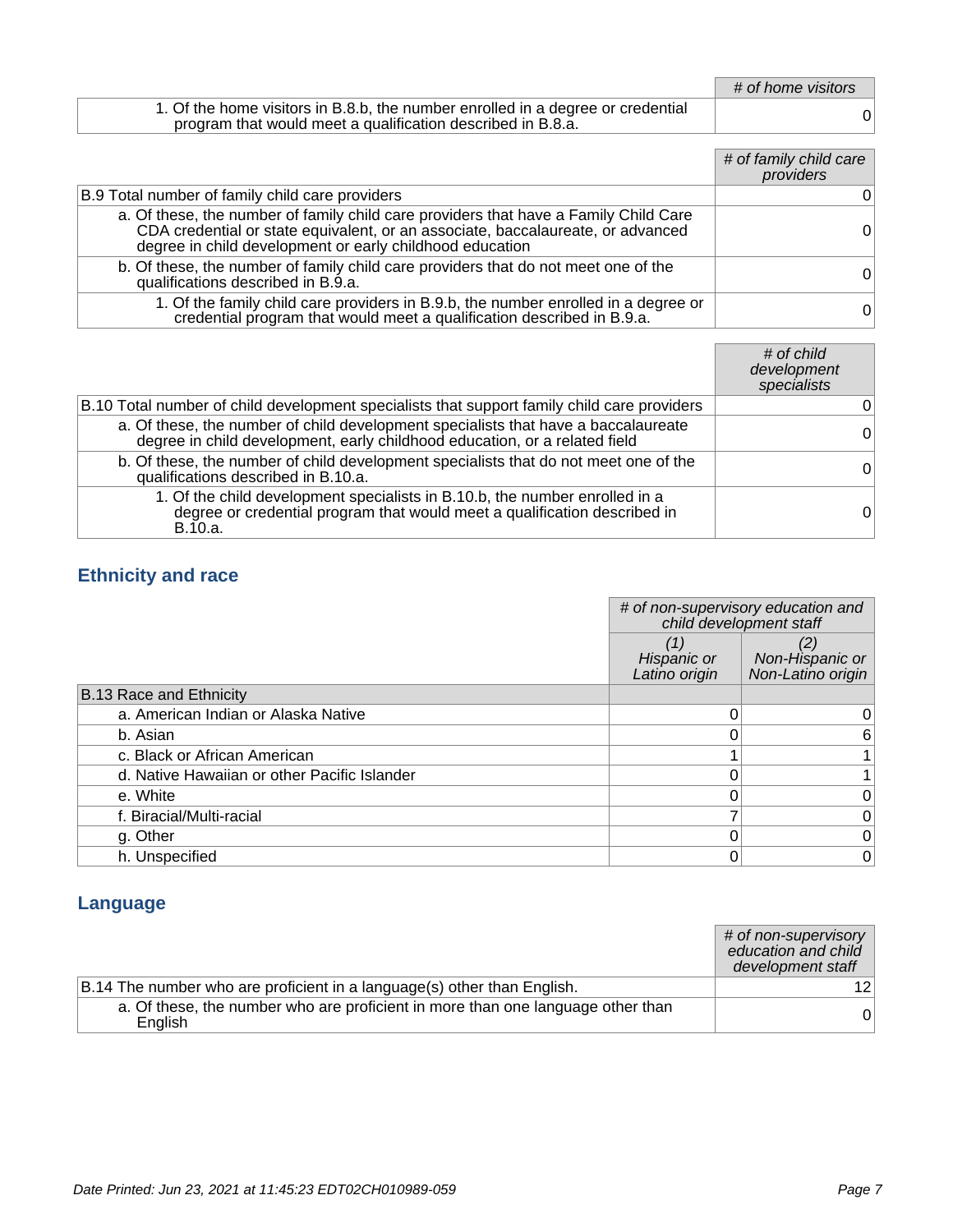|                                                                                                             | # of non-supervisory<br>education and child<br>development staff |
|-------------------------------------------------------------------------------------------------------------|------------------------------------------------------------------|
| B.15 Language groups in which staff are proficient:                                                         |                                                                  |
| a. Spanish                                                                                                  |                                                                  |
| b. Native Central American, South American, and Mexican Languages (e.g., Mixteco,<br>Quichean.)             | 0                                                                |
| c. Caribbean Languages (e.g., Haitian-Creole, Patois)                                                       | 0                                                                |
| d. Middle Eastern and South Asian Languages (e.g., Arabic, Hebrew, Hindi, Urdu,<br>Bengali)                 | 0                                                                |
| e. East Asian Languages (e.g., Chinese, Vietnamese, Tagalog)                                                | 5                                                                |
| f. Native North American/Alaska Native Languages                                                            |                                                                  |
| g. Pacific Island Languages (e.g., Palauan, Fijian)                                                         | 0                                                                |
| h. European and Slavic Languages (e.g., German, French, Italian, Croatian, Yiddish,<br>Portuguese, Russian) | 0                                                                |
| i. African Languages (e.g., Swahili, Wolof)                                                                 | 0                                                                |
| j. American Sign Language                                                                                   |                                                                  |
| k. Other                                                                                                    |                                                                  |
| I. Unspecified (language is not known or parents declined identifying the language)                         | 0                                                                |

## **STAFF TURNOVER**

## **All staff turnover**

|                                                                                                                                                               | # of Head Start<br>staff | # of contracted<br>staff |
|---------------------------------------------------------------------------------------------------------------------------------------------------------------|--------------------------|--------------------------|
| B.16 Total number of staff who left during the program year (including<br>turnover that occurred while the program was not in session, e.g.<br>summer months) |                          |                          |
| a. Of these, the number who were replaced                                                                                                                     |                          |                          |

## **Education and child development staff turnover**

|                                                                                                                                                                                                                                                                  | # of staff |
|------------------------------------------------------------------------------------------------------------------------------------------------------------------------------------------------------------------------------------------------------------------|------------|
| B.17 The number of teachers, preschool assistant teachers, family child care providers, and<br>home visitors who left during the program year (including turnover that occurred while<br>classes and home visits were not in session, e.g. during summer months) |            |
| a. Of these, the number who were replaced                                                                                                                                                                                                                        | $\Omega$   |
| b. Of these, the number who left while classes and home visits were in session                                                                                                                                                                                   | 0          |

|                                                                                                                                  | # of staff     |
|----------------------------------------------------------------------------------------------------------------------------------|----------------|
| B.18 Of the number of education and child development staff that left, the number that left<br>for the following primary reason: |                |
| a. Higher compensation                                                                                                           | $\overline{0}$ |
| 1. Of these, the number that moved to state pre-k or other early childhood program                                               | $\overline{0}$ |
| b. Retirement or relocation                                                                                                      | 1 <sup>1</sup> |
| c. Involuntary separation                                                                                                        | $\overline{0}$ |
| d. Other (e.g. change in job field, reason not provided)                                                                         |                |
| Found another job<br>1. Specify:                                                                                                 |                |
| B.19 Number of vacancies during the program year that remained unfilled for a period of 3<br>months or longer                    |                |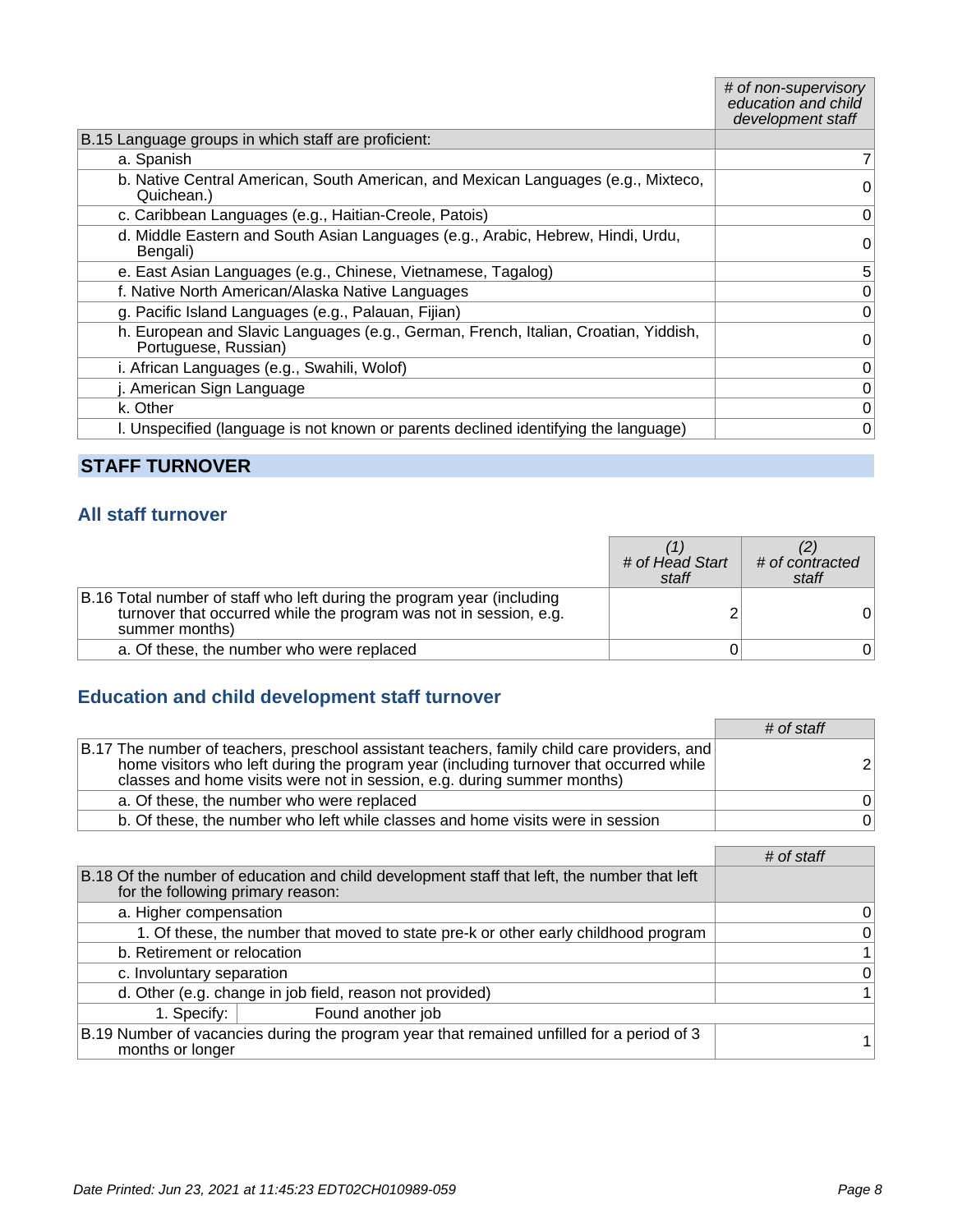## **C. CHILD AND HEALTH SERVICES**

## **HEALTH SERVICES**

### **Health insurance – children**

|                                                                                                                                                       | # of children at<br>enrollment | # of children at<br>end of enrollment |
|-------------------------------------------------------------------------------------------------------------------------------------------------------|--------------------------------|---------------------------------------|
| C.1 Number of all children with health insurance                                                                                                      |                                |                                       |
| a. Of these, the number enrolled in Medicaid and/or CHIP                                                                                              | 35                             | 35                                    |
| b. Of these, the number enrolled in state-only funded insurance (e.g., medically indigent insurance), private insurance, or other health<br>insurance | 12                             | 12 <sub>1</sub>                       |
| C.2 Number of children with no health insurance                                                                                                       |                                | $\Omega$                              |

### **Accessible health care - children**

|                                                                                                                                                                                                                                                | # of children at<br>enrollment | # of children at<br>end of enrollment |
|------------------------------------------------------------------------------------------------------------------------------------------------------------------------------------------------------------------------------------------------|--------------------------------|---------------------------------------|
| C.5 Number of children with an ongoing source of continuous, accessible<br>health care provided by a health care professional that maintains the<br>child's ongoing health record and is not primarily a source of<br>emergency or urgent care | 47                             | 47                                    |
| a. Of these, the number of children that have accessible health care<br>through a federally qualified Health Center, Indian Health Service,<br>Tribal and/or Urban Indian Health Program facility                                              |                                |                                       |

### **Medical services – children**

|                                                                                                                                                                                               | # of children at<br>enrollment | # of children at<br>end of enrollment |
|-----------------------------------------------------------------------------------------------------------------------------------------------------------------------------------------------|--------------------------------|---------------------------------------|
| C.7 Number of all children who are up-to-date on a schedule of age-<br>appropriate preventive and primary health care according to the<br>relevant state's EPSDT schedule for well child care |                                | 47 <sup>1</sup>                       |

|                                                                                                                                                                 | # of children |
|-----------------------------------------------------------------------------------------------------------------------------------------------------------------|---------------|
| a. Of these, the number of children diagnosed with any chronic condition by a health<br>care professional, regardless of when the condition was first diagnosed |               |
| 1. Of these, the number who received medical treatment for their diagnosed<br>chronic health condition                                                          |               |
| b. Specify the primary reason that children with any chronic condition diagnosed by a health care professional did not receive medical treatment:               | # of children |
| 1. No medical treatment needed                                                                                                                                  | 0             |
| 2. No health insurance                                                                                                                                          | $\Omega$      |
| 3. Parents did not keep/make appointment                                                                                                                        | 0             |
| 4. Children left the program before their appointment date                                                                                                      | $\Omega$      |
| 5. Appointment is scheduled for future date                                                                                                                     | 0             |
| 6. Other                                                                                                                                                        | 0             |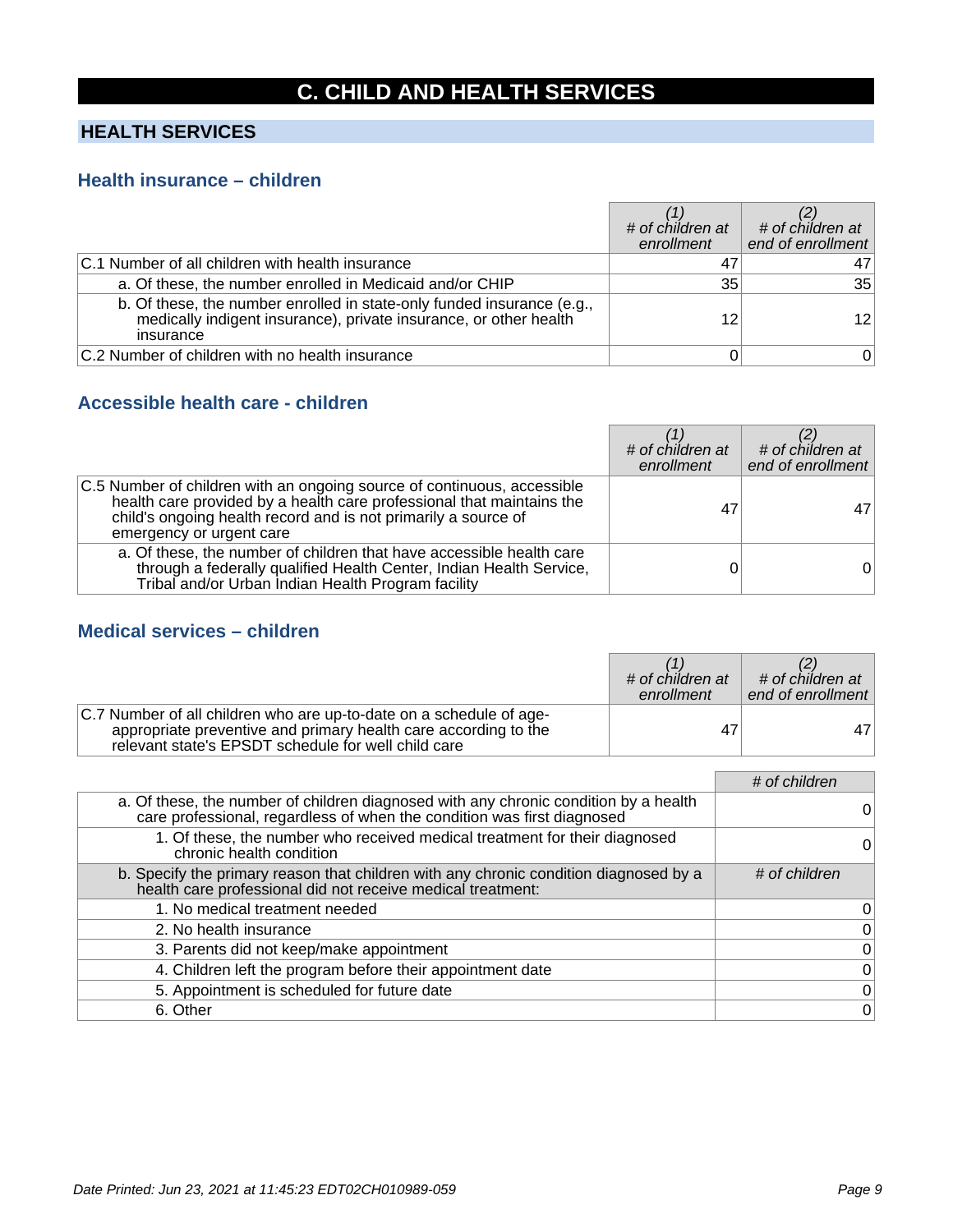| C.8 Number of children diagnosed by a health care professional with the following chronic<br>condition, regardless of when the condition was first diagnosed: | # of children |
|---------------------------------------------------------------------------------------------------------------------------------------------------------------|---------------|
| a. Autism spectrum disorder (ASD)                                                                                                                             | 0             |
| b. Attention deficit hyperactivity disorder (ADHD)                                                                                                            | $\pmb{0}$     |
| c. Asthma                                                                                                                                                     | $\mathbf{1}$  |
| d. Seizures                                                                                                                                                   | 0             |
| e. Life-threatening allergies (e.g. food allergies, bee stings, and medication allergies<br>that may result in systemic anaphylaxis)                          | 1             |
| f. Hearing Problems                                                                                                                                           | 0             |
| g. Vision Problems                                                                                                                                            | $\mathbf{1}$  |
| h. Blood lead level test with elevated lead levels > 5 g/dL                                                                                                   | $\pmb{0}$     |
| i. Diabetes                                                                                                                                                   | $\mathbf 0$   |
|                                                                                                                                                               |               |

## **Body Mass Index (BMI) – children (HS and Migrant programs)**

|                                                                                                                          | # of children at<br>enrollment |
|--------------------------------------------------------------------------------------------------------------------------|--------------------------------|
| C.9 Number of children who are in the following weight categories according to the 2000<br>CDC BMI-for-age growth charts |                                |
| a. Underweight (BMI less than 5th percentile for child's age and sex)                                                    | 4                              |
| b. Healthy weight (at or above 5th percentile and below 85th percentile for child's age<br>and sex)                      | 40                             |
| c. Overweight (BMI at or above 85th percentile and below 95th percentile for child's<br>age and sex)                     | 2                              |
| d. Obese (BMI at or above 95th percentile for child's age and sex)                                                       |                                |

### **Immunization services - children**

|                                                                                                                                                                                                                     | # of children at<br>enrollment | # of children at<br>end of enrollment |
|---------------------------------------------------------------------------------------------------------------------------------------------------------------------------------------------------------------------|--------------------------------|---------------------------------------|
| C.10 Number of children who have been determined by a health care<br>professional to be up-to-date on all immunizations appropriate for their<br>age                                                                | 47                             | 47                                    |
| C.11 Number of children who have been determined by a health care<br>professional to have received all immunizations possible at this time<br>but who have not received all immunizations appropriate for their age |                                | 0                                     |
| C.12 Number of children who meet their state's guidelines for an exemption<br>from immunizations                                                                                                                    |                                | 0                                     |

### **Accessible dental care – children**

|                                                                                                                                                                                  | # of children at<br>enrollment | # of children at<br>end of enrollment |
|----------------------------------------------------------------------------------------------------------------------------------------------------------------------------------|--------------------------------|---------------------------------------|
| C.16 Number of children with continuous, accessible dental care provided<br>by an oral health care professional which includes access to<br>preventive care and dental treatment | 47                             | 47                                    |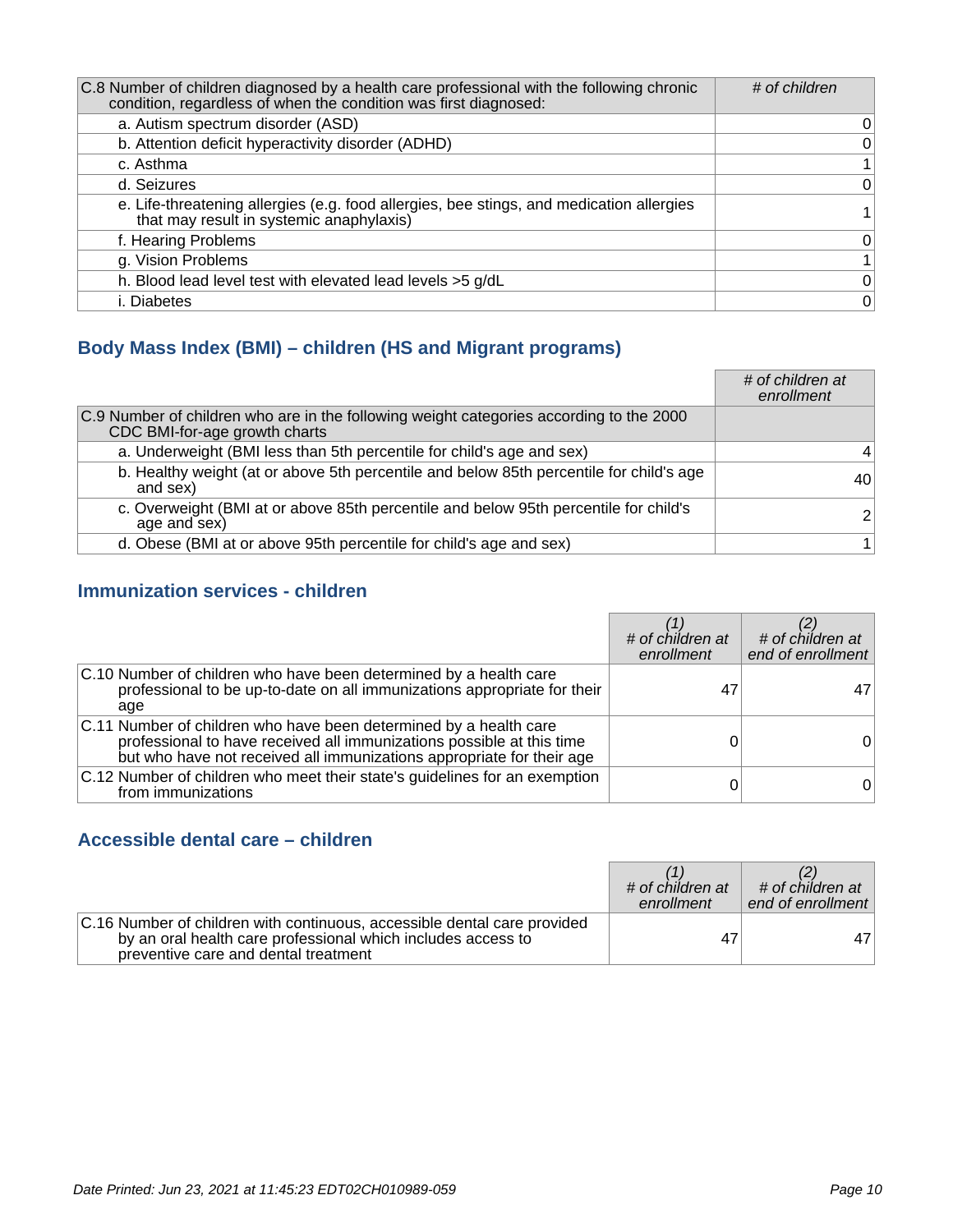## **Preschool dental services (HS and Migrant programs)**

|                                                                                                                                                            | # of children at end of<br>enrollment |
|------------------------------------------------------------------------------------------------------------------------------------------------------------|---------------------------------------|
| C.17 Number of children who received preventive care during the program year                                                                               | 47                                    |
| C.18 Number of all children, including those enrolled in Medicaid or CHIP, who have<br>completed a professional dental examination during the program year | 47                                    |
| a. Of these, the number of children diagnosed as needing dental treatment during the<br>program year - at end of enrollment                                | $\Omega$                              |
| 1. Of these, the number of children who have received or are receiving dental<br>treatment - at end of enrollment                                          | $\Omega$                              |
| b. Specify the primary reason that children who needed dental treatment did not<br>receive it:                                                             | # of children                         |
| 1. Health insurance doesn't cover dental treatment                                                                                                         | 0                                     |
| 2. No dental care available in local area                                                                                                                  | 0                                     |
| 3. Medicaid not accepted by dentist                                                                                                                        | $\Omega$                              |
| 4. Dentists in the area do not treat $3 - 5$ year old children                                                                                             | $\Omega$                              |
| 5. Parents did not keep/make appointment                                                                                                                   | $\Omega$                              |
| 6. Children left the program before their appointment date                                                                                                 | $\Omega$                              |
| 7. Appointment is scheduled for future date                                                                                                                | $\Omega$                              |
| 8. No transportation                                                                                                                                       | $\mathbf{0}$                          |
| 9. Other                                                                                                                                                   | 0                                     |

### **Mental health consultation**

|                                                                                                                                                                                                 | # of staff     |
|-------------------------------------------------------------------------------------------------------------------------------------------------------------------------------------------------|----------------|
| C.20 Total number of classroom teachers, home visitors, and family child care providers                                                                                                         | 5 <sub>1</sub> |
| a. Indicate the number of classroom teachers, home visitors, and family child care<br>providers who received assistance from a mental health consultant through<br>observation and consultation | 01             |

### **DISABILITIES SERVICES**

## **IDEA eligibility determination**

|                                                                                                                                                                                                                                                | # of children |
|------------------------------------------------------------------------------------------------------------------------------------------------------------------------------------------------------------------------------------------------|---------------|
| C.21 The total number of children referred for an evaluation to determine eligibility under<br>the Individuals with Disabilities Education Act (IDEA) during the program year                                                                  | 3             |
| a. Of these, the number who received an evaluation to determine IDEA eligibility                                                                                                                                                               | 0             |
| 1. Of the children that received an evaluation, the number that were diagnosed<br>with a disability under IDEA                                                                                                                                 | 0             |
| 2. Of the children that received an evaluation, the number that were not<br>diagnosed with a disability under IDEA                                                                                                                             | 0             |
| 1. Of these children, the number for which the program is still providing or<br>facilitating individualized services and supports such as an individual<br>learning plan or supports described under Section 504 of the<br>Rehabilitation Act. | 0             |
| b. Of these, the number who did not receive an evaluation to determine IDEA eligibility                                                                                                                                                        | 3             |

|                                                                                                                               | # of children |
|-------------------------------------------------------------------------------------------------------------------------------|---------------|
| C.22 Specify the primary reason that children referred for an evaluation to determine IDEA<br>eligibility did not receive it: |               |
| a. The responsible agency assigned child to Response to Intervention (RTI)                                                    |               |
| b. Parent(s) refused evaluation                                                                                               | $\mathcal{D}$ |
| c. Evaluation is pending and not yet completed by responsible agency                                                          |               |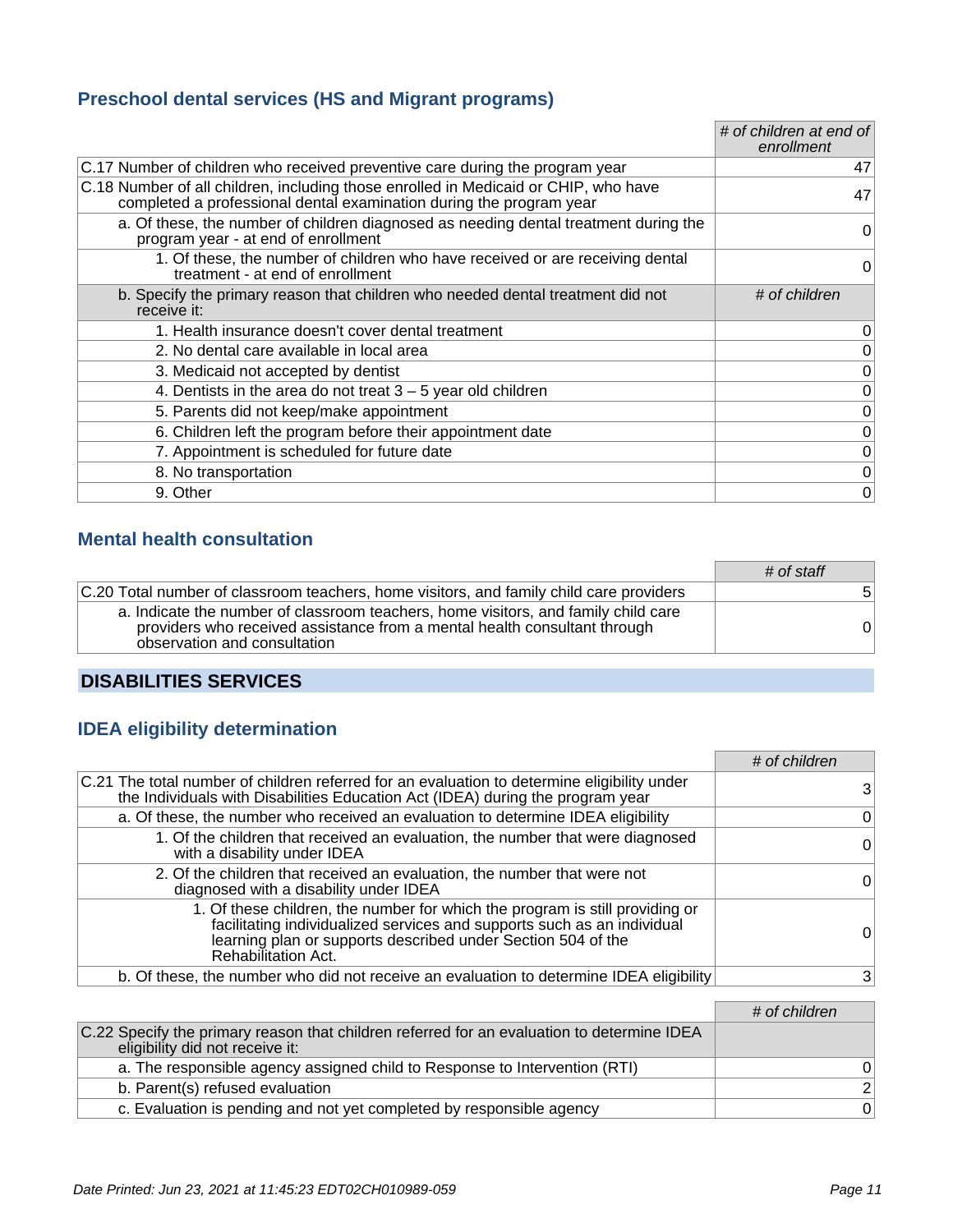| d. Other                                                                                                                                  |  |
|-------------------------------------------------------------------------------------------------------------------------------------------|--|
| CPSE determined that the child was very close to 5 years of age and will be<br>1. Specify:<br>evaluate by CPS when he is in kindergarten. |  |

### **Preschool disabilities services (HS and Migrant programs)**

|                                                                                                                                                                                                                                                                    | # of children |                |
|--------------------------------------------------------------------------------------------------------------------------------------------------------------------------------------------------------------------------------------------------------------------|---------------|----------------|
| C.23 Number of children enrolled in the program who had an Individualized Education<br>Program (IEP), at any time during the program year, indicating they were determined<br>eligible by the LEA to receive special education and related services under the IDEA |               | 2              |
| a. Of these, the number who were determined eligible to receive special education<br>and related services:                                                                                                                                                         | # of children |                |
| 1. Prior to this program year                                                                                                                                                                                                                                      |               | $\overline{2}$ |
| 2. During this enrollment year                                                                                                                                                                                                                                     |               | $\Omega$       |
| b. Of these, the number who have not received special education and related services                                                                                                                                                                               |               | $\Omega$       |

### **Preschool primary disabilities (HS and Migrant programs)**

|                                                                                     | (1)<br># of children<br>determined to<br>have this disability | $(2)$ # of children<br>receiving special<br>services |
|-------------------------------------------------------------------------------------|---------------------------------------------------------------|------------------------------------------------------|
| C.25 Diagnosed primary disability:                                                  |                                                               |                                                      |
| a. Health impairment (i.e. meeting IDEA definition of "other health<br>impairment") | Ω                                                             | 0                                                    |
| b. Emotional disturbance                                                            | ი                                                             |                                                      |
| c. Speech or language impairments                                                   |                                                               |                                                      |
| d. Intellectual disabilities                                                        |                                                               |                                                      |
| e. Hearing impairment, including deafness                                           |                                                               | 0                                                    |
| f. Orthopedic impairment                                                            |                                                               | 0                                                    |
| g. Visual impairment, including blindness                                           |                                                               | 0                                                    |
| h. Specific learning disability                                                     |                                                               |                                                      |
| i. Autism                                                                           | 0                                                             |                                                      |
| j. Traumatic brain injury                                                           | 0                                                             |                                                      |
| k. Non-categorical/developmental delay                                              | 0                                                             |                                                      |
| I. Multiple disabilities (excluding deaf-blind)                                     | 0                                                             | 0                                                    |
| m. Deaf-blind                                                                       | 0                                                             | 0                                                    |

## **EDUCATION AND DEVELOPMENT TOOLS/APPROACHES**

### **Screening**

|                                                                                                                                                                                                                                                                                                           | # of children |
|-----------------------------------------------------------------------------------------------------------------------------------------------------------------------------------------------------------------------------------------------------------------------------------------------------------|---------------|
| C.26 Number of all newly enrolled children since last year's PIR was reported                                                                                                                                                                                                                             | 24            |
| C.27 Number of all newly enrolled children who completed required screenings within 45<br>days for developmental, sensory, and behavioral concerns since last year's PIR was<br>reported                                                                                                                  | 16            |
| a. Of these, the number identified as needing follow-up assessment or formal<br>evaluation to determine if the child has a disability                                                                                                                                                                     | 6             |
| $\bigcap_{i=1}^n$ , $\bigcup_{i=1}^n$ , $\bigcup_{i=1}^n$ , $\bigcup_{i=1}^n$ , $\bigcap_{i=1}^n$ , $\bigcap_{i=1}^n$ , $\bigcap_{i=1}^n$ , $\bigcap_{i=1}^n$ , $\bigcap_{i=1}^n$ , $\bigcap_{i=1}^n$ , $\bigcap_{i=1}^n$ , $\bigcap_{i=1}^n$ , $\bigcap_{i=1}^n$ , $\bigcap_{i=1}^n$ , $\bigcap_{i=1}^n$ |               |

C.28 The instrument(s) used by the program for developmental screening Name/title

ASQ (all editions)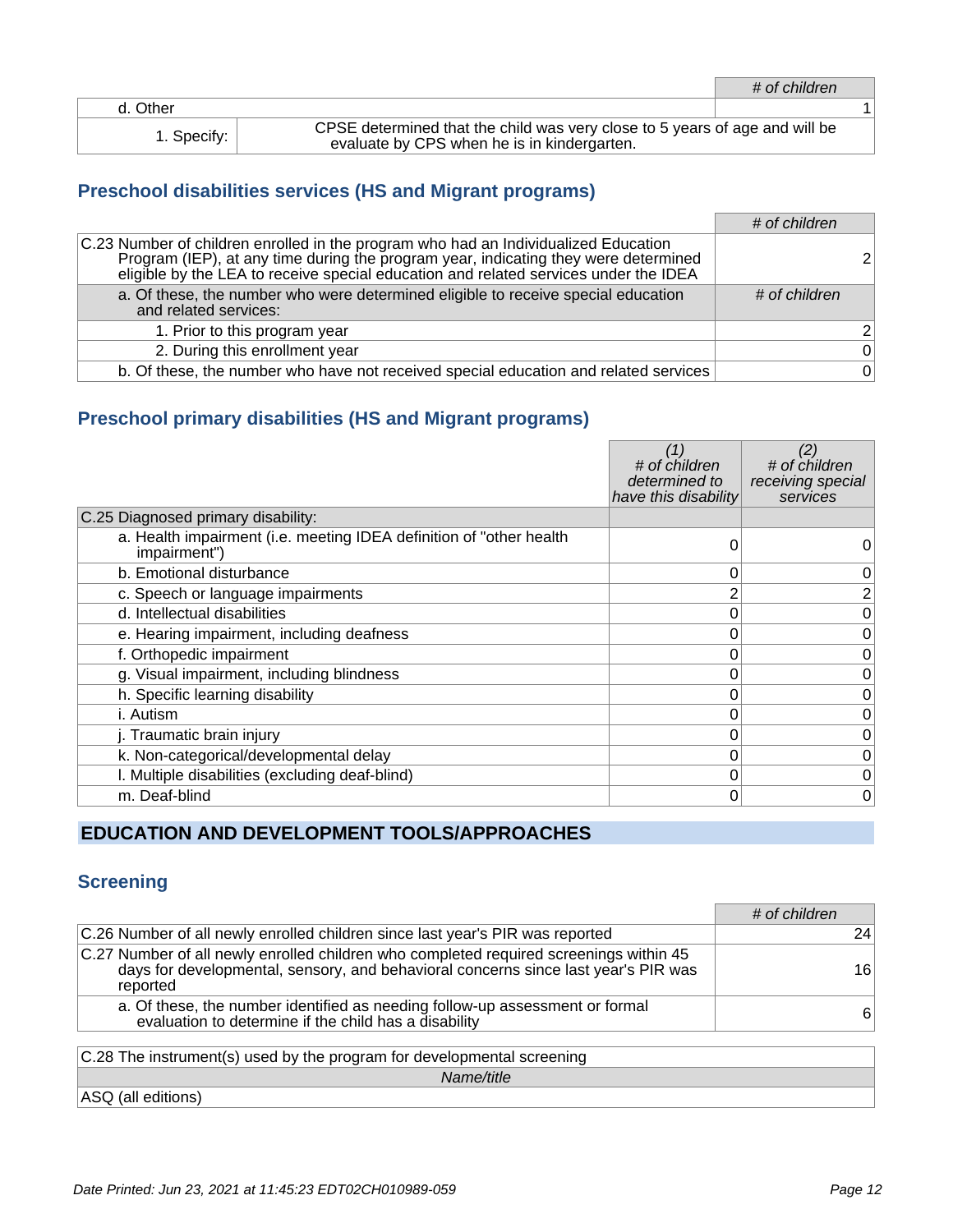#### **Assessment**

| C.29 Approach or tool(s) used by the program to support ongoing child assessment |
|----------------------------------------------------------------------------------|
| Name/title                                                                       |
| Teaching Strategies GOLD Online                                                  |

### **Curriculum**

| C.30 Curriculum used by the program:  |            |
|---------------------------------------|------------|
| a. For center-based services          |            |
|                                       | Name/title |
| Creative Curriculum (Early Childhood) |            |

### **Classroom and home visit observation tools**

Yes (Y) / No (N) C.31 Does the program routinely use classroom or home visit observation tools to assess quality? Yes

C.32 If yes, classroom and home visit observation tool(s) used by the program: a. Center-based settings Name/title

Classroom Assessment Scoring System (CLASS: Infant, Toddler, or Pre-K)

### **FAMILY AND COMMUNITY PARTNERSHIPS**

### **Number of families**

|                                                                                                                 | # of families at<br>enrollment |
|-----------------------------------------------------------------------------------------------------------------|--------------------------------|
| C.33 Total number of families:                                                                                  | 47                             |
| a. Of these, the number of two-parent families                                                                  | 13                             |
| b. Of these, the number of single-parent families                                                               | 34                             |
| C.34 Of the total number of families, the number in which the parent/guardian figures are<br>best described as: |                                |
| a. Parent(s) (e.g. biological, adoptive, stepparents)                                                           | 45                             |
| 1. Of these, the number of families with a mother only (biological, adoptive,<br>stepmother)                    | 31                             |
| 2. Of these, the number of families with a father only (biological, adoptive,<br>stepfather)                    |                                |
| b. Grandparents                                                                                                 |                                |
| c. Relative(s) other than grandparents                                                                          | 0                              |
| d. Foster parent(s) not including relatives                                                                     | $\mathbf 0$                    |
| e. Other                                                                                                        | $\mathbf 0$                    |

## **Parent/guardian education**

|                                                                                                                             | # of families at<br>enrollment |
|-----------------------------------------------------------------------------------------------------------------------------|--------------------------------|
| C.35 Of the total number of families, the highest level of education obtained by the child's<br>$parent(s) / quantian(s)$ : |                                |
| a. An advanced degree or baccalaureate degree                                                                               | 20 <sup>1</sup>                |
| b. An associate degree, vocational school, or some college                                                                  | 3                              |
| c. A high school graduate or GED                                                                                            | 22                             |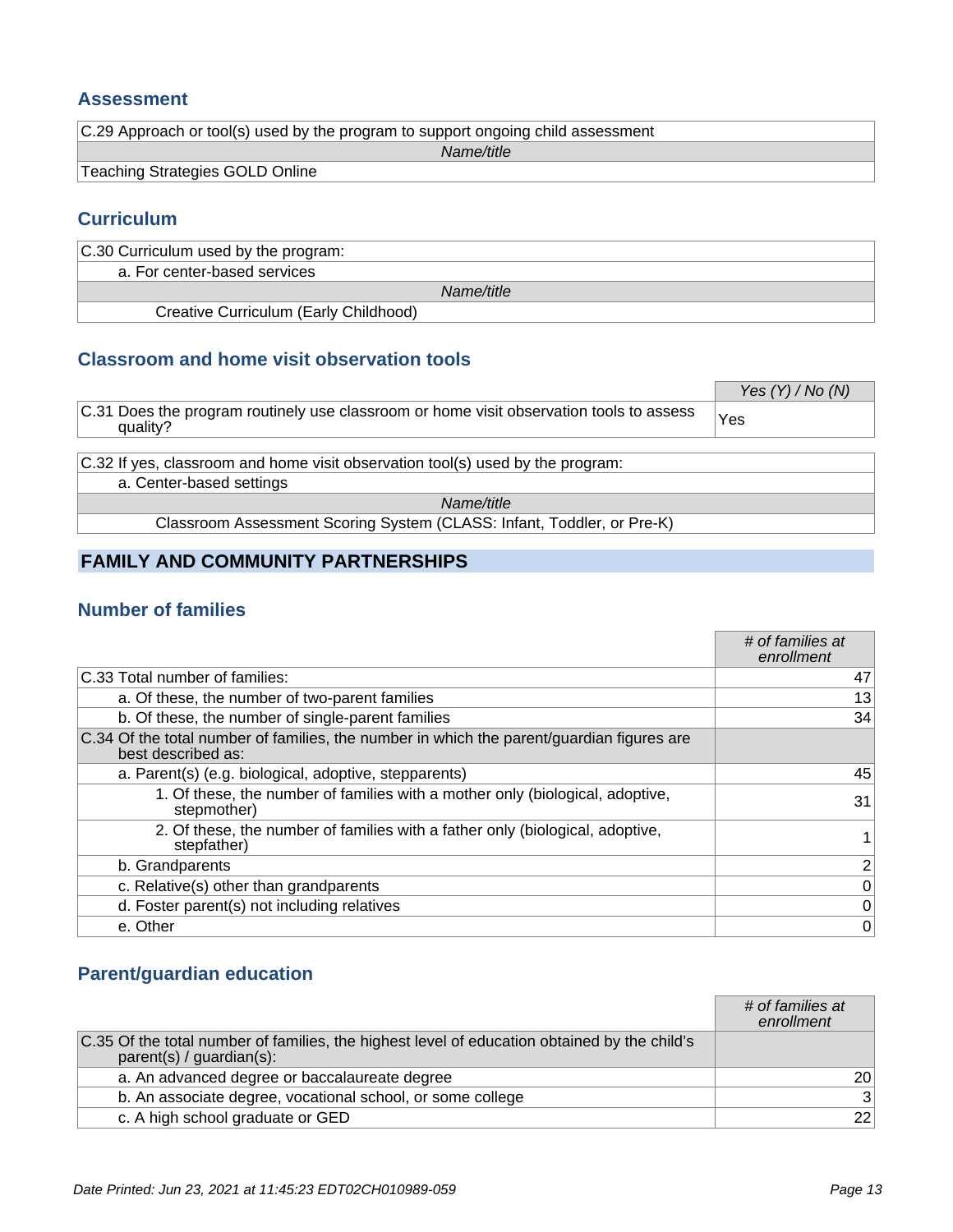|                                   | # of families at<br>enrollment |
|-----------------------------------|--------------------------------|
| d. Less than high school graduate |                                |

## **Employment, Job Training, and School**

|                                                                                                                                                                                               | # of families at<br>enrollment |
|-----------------------------------------------------------------------------------------------------------------------------------------------------------------------------------------------|--------------------------------|
| C.36 Total number of families in which:                                                                                                                                                       |                                |
| a. At least one parent/guardian is employed, in job training, or in school at enrollment                                                                                                      | 28                             |
| 1. Of these families, the number in which one or more parent/guardian is<br>employed                                                                                                          | 26                             |
| 2. Of these families, the number in which one or more parent/guardian is in job<br>training (e.g. job training program, professional certificate, apprenticeship, or<br>occupational license) | $\overline{2}$                 |
| 3. Of these families, the number in which one or more parent/guardian is in<br>school (e.g. GED, associate degree, baccalaureate, or advanced degree)                                         | $\Omega$                       |
| b. Neither/No parent/guardian is employed, in job training, or in school at enrollment<br>(e.g. unemployed, retired, or disabled)                                                             | 19                             |

|                                                                                                                                                             | # of families at end of<br>enrollment |
|-------------------------------------------------------------------------------------------------------------------------------------------------------------|---------------------------------------|
| C.37 Total number of families in which:                                                                                                                     |                                       |
| a. At least one parent/guardian is employed, in job training, or in school at end of<br>enrollment                                                          | 28                                    |
| 1. Of these families, the number of families that were also counted in C.36.a (as<br>having been employed, in job training, or in school at enrollment)     | 28                                    |
| 2. Of these families, the number of families that were also counted in C.36.b (as<br>having not been employed, in job training, or in school at enrollment) | 0                                     |
| b. Neither/No parent/guardian is employed, in job training, or in school at end of enrollment (e.g. unemployed, retired, or disabled)                       | 19                                    |
| 1. Of these families, the number of families that were also counted in C.36.a                                                                               | 0                                     |
| 2. Of these families, the number of families that were also counted in C.36.b                                                                               | 19                                    |

|                                                                                             | # of families at<br>enrollment |
|---------------------------------------------------------------------------------------------|--------------------------------|
| C.38 Total number of families in which:                                                     |                                |
| a. At least one parent/guardian is a member of the United States military on active<br>dutv | $\Omega$                       |
| b. At least one parent/guardian is a veteran of the United States military                  |                                |

### **Federal or other assistance**

|                                                                                                                                                               | # of families at<br>enrollment | # of families at<br>end of enrollment |
|---------------------------------------------------------------------------------------------------------------------------------------------------------------|--------------------------------|---------------------------------------|
| C.39 Total number of families receiving any cash benefits or other services<br>under the Federal Temporary Assistance to Needy Families (TANF)<br>Program     |                                |                                       |
| C.40 Total number of families receiving Supplemental Security Income<br>(SSI)                                                                                 |                                | 01                                    |
| C.41 Total number of families receiving services under the Special<br>Supplemental Nutrition Program for Women, Infants, and Children<br>(WIC)                |                                | 31                                    |
| C.42 Total number of families receiving services under the Supplemental<br>Nutrition Assistance Program (SNAP), formerly referred to as Food<br><b>Stamps</b> | 23                             | 23                                    |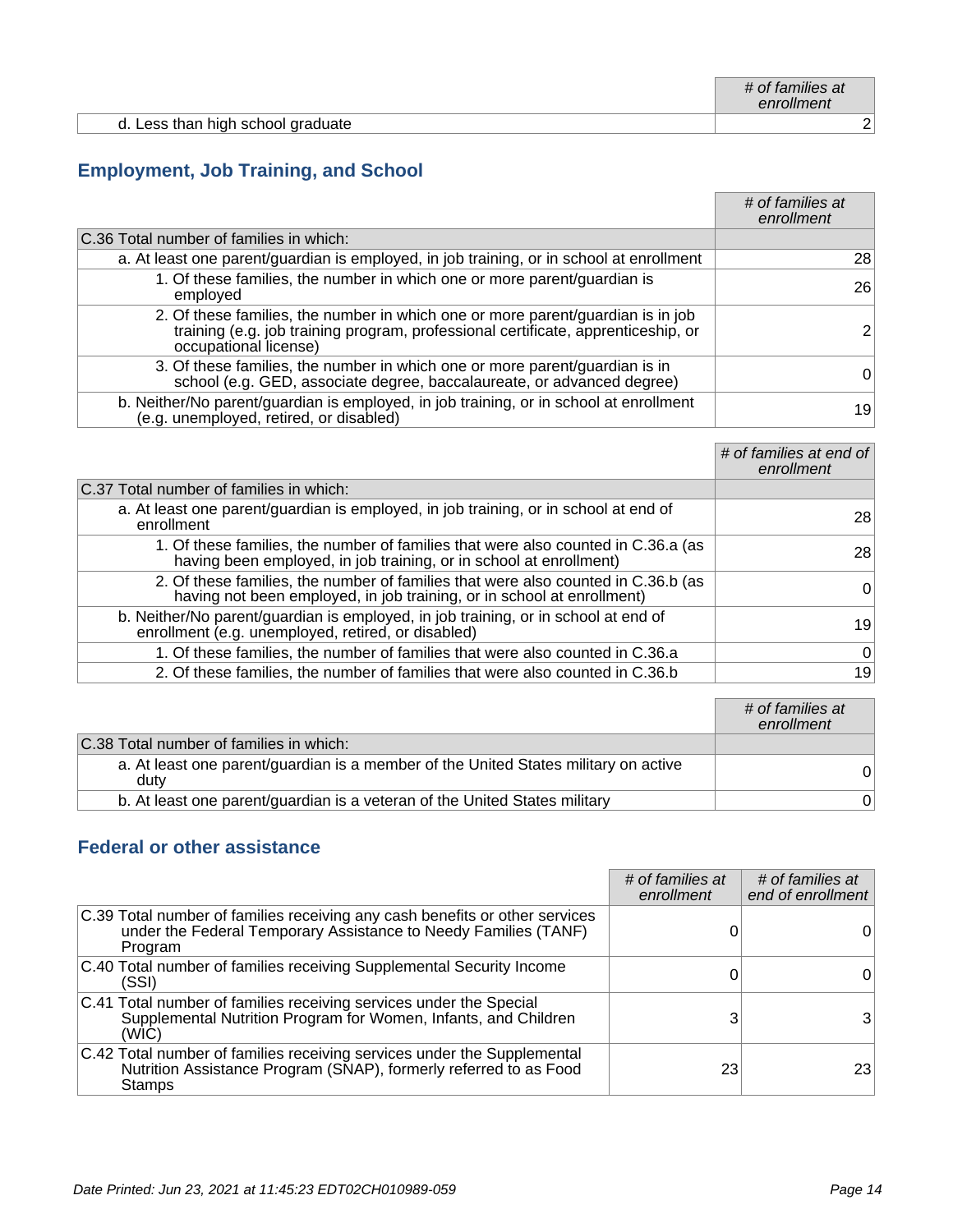## **Family services**

|                                                                                                           | # of families |
|-----------------------------------------------------------------------------------------------------------|---------------|
| C.43 The number of families that received the following program service to promote family<br>outcomes:    |               |
| a. Emergency/crisis intervention (e.g. meeting immediate needs for food, clothing, or<br>shelter)         | 3             |
| b. Housing assistance (e.g. subsidies, utilities, repairs)                                                | 0             |
| c. Asset building services (e.g. financial education, debt counseling)                                    | 0             |
| d. Mental health services                                                                                 |               |
| e. Substance misuse prevention                                                                            | 0             |
| f. Substance misuse treatment                                                                             | 0             |
| g. English as a Second Language (ESL) training                                                            | 0             |
| h. Assistance in enrolling into an education or job training program                                      |               |
| i. Research-based parenting curriculum                                                                    | 0             |
| j. Involvement in discussing their child's screening and assessment results and their<br>child's progress | 20            |
| k. Supporting transitions between programs (i.e. EHS to HS, HS to kindergarten)                           | 18            |
| I. Education on preventive medical and oral health                                                        | $\Omega$      |
| m. Education on health and developmental consequences of tobacco product use                              | 0             |
| n. Education on nutrition                                                                                 | 0             |
| o. Education on postpartum care (e.g. breastfeeding support)                                              | $\Omega$      |
| p. Education on relationship/marriage                                                                     | 0             |
| q. Assistance to families of incarcerated individuals                                                     | 0             |
| C.44 Of these, the number of families who were counted in at least one of the services<br>listed above    | 20            |

### **Father engagement**

|                                                                                                                            | # of father/father<br>figures |
|----------------------------------------------------------------------------------------------------------------------------|-------------------------------|
| C.45 Number of fathers/father figures who were engaged in the following activities during<br>this program year:            |                               |
| a. Family assessment                                                                                                       | 2 <sub>1</sub>                |
| b. Family goal setting                                                                                                     | $\overline{2}$                |
| c. Involvement in child's Head Start child development experiences (e.g. home visits,<br>parent-teacher conferences, etc.) | 5                             |
| d. Head Start program governance, such as participation in the Policy Council or<br>policy committees                      | 0                             |
| e. Parenting education workshops                                                                                           | 0                             |

### **Homelessness services**

|                                                                                                             | # of families |  |
|-------------------------------------------------------------------------------------------------------------|---------------|--|
| C.46 Total number of families experiencing homelessness that were served during the<br>enrollment year      |               |  |
|                                                                                                             |               |  |
|                                                                                                             | # of children |  |
| C.47 Total number of children experiencing homelessness that were served during the<br>enrollment year      |               |  |
|                                                                                                             |               |  |
|                                                                                                             | # of families |  |
| C.48 Total number of families experiencing homelessness that acquired housing during the<br>enrollment year |               |  |